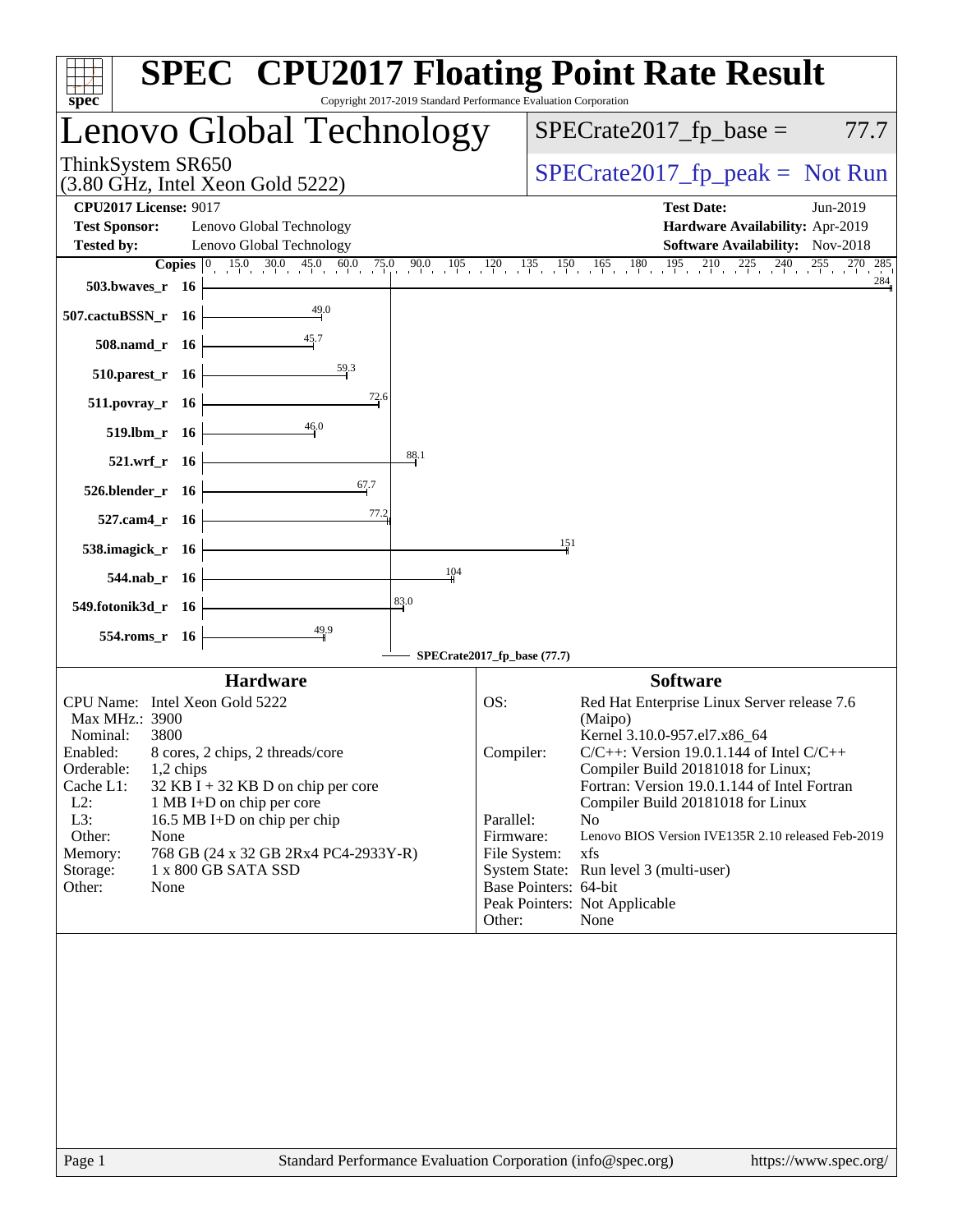

## Lenovo Global Technology

# $SPECTate2017<sub>fr</sub> base = 77.7$

(3.80 GHz, Intel Xeon Gold 5222)

ThinkSystem SR650<br>  $SPECTI<sub>5</sub>1<sup>3</sup>$  [SPECrate2017\\_fp\\_peak =](http://www.spec.org/auto/cpu2017/Docs/result-fields.html#SPECrate2017fppeak) Not Run

**[Test Sponsor:](http://www.spec.org/auto/cpu2017/Docs/result-fields.html#TestSponsor)** Lenovo Global Technology **[Hardware Availability:](http://www.spec.org/auto/cpu2017/Docs/result-fields.html#HardwareAvailability)** Apr-2019 **[Tested by:](http://www.spec.org/auto/cpu2017/Docs/result-fields.html#Testedby)** Lenovo Global Technology **[Software Availability:](http://www.spec.org/auto/cpu2017/Docs/result-fields.html#SoftwareAvailability)** Nov-2018

**[CPU2017 License:](http://www.spec.org/auto/cpu2017/Docs/result-fields.html#CPU2017License)** 9017 **[Test Date:](http://www.spec.org/auto/cpu2017/Docs/result-fields.html#TestDate)** Jun-2019

### **[Results Table](http://www.spec.org/auto/cpu2017/Docs/result-fields.html#ResultsTable)**

|                          | <b>Base</b>                                |                |       |                | <b>Peak</b> |                |       |               |                |              |                |              |                |              |
|--------------------------|--------------------------------------------|----------------|-------|----------------|-------------|----------------|-------|---------------|----------------|--------------|----------------|--------------|----------------|--------------|
| <b>Benchmark</b>         | <b>Copies</b>                              | <b>Seconds</b> | Ratio | <b>Seconds</b> | Ratio       | <b>Seconds</b> | Ratio | <b>Copies</b> | <b>Seconds</b> | <b>Ratio</b> | <b>Seconds</b> | <b>Ratio</b> | <b>Seconds</b> | <b>Ratio</b> |
| 503.bwayes_r             | 16                                         | 565            | 284   | 564            | 284         | 564            | 285   |               |                |              |                |              |                |              |
| 507.cactuBSSN r          | 16                                         | 414            | 48.9  | 414            | 49.0        | 413            | 49.0  |               |                |              |                |              |                |              |
| $508$ .namd_r            | 16                                         | 332            | 45.8  | 333            | 45.7        | 334            | 45.6  |               |                |              |                |              |                |              |
| 510.parest_r             | 16                                         | 706            | 59.3  | 706            | 59.3        | 704            | 59.4  |               |                |              |                |              |                |              |
| 511.povray_r             | 16                                         | 514            | 72.7  | <u>514</u>     | 72.6        | 516            | 72.4  |               |                |              |                |              |                |              |
| 519.lbm_r                | 16                                         | 365            | 46.2  | 367            | 46.0        | 367            | 46.0  |               |                |              |                |              |                |              |
| $521$ .wrf r             | 16                                         | 409            | 87.7  | 407            | 88.2        | 407            | 88.1  |               |                |              |                |              |                |              |
| 526.blender r            | 16                                         | 360            | 67.8  | 360            | 67.7        | 360            | 67.7  |               |                |              |                |              |                |              |
| $527$ .cam $4r$          | 16                                         | 367            | 76.3  | 363            | 77.2        | 362            | 77.2  |               |                |              |                |              |                |              |
| 538.imagick_r            | 16                                         | 264            | 151   | 265            | 150         | 264            | 151   |               |                |              |                |              |                |              |
| $544$ .nab r             | 16                                         | 263            | 103   | 260            | 104         | 260            | 104   |               |                |              |                |              |                |              |
| 549.fotonik3d r          | 16                                         | 751            | 83.0  | 755            | 82.6        | 752            | 83.0  |               |                |              |                |              |                |              |
| 554.roms r               | 16                                         | 505            | 50.4  | 510            | 49.8        | 510            | 49.9  |               |                |              |                |              |                |              |
| $SPECrate2017$ fp base = |                                            |                | 77.7  |                |             |                |       |               |                |              |                |              |                |              |
|                          | $SPECrate2017$ fp peak =<br><b>Not Run</b> |                |       |                |             |                |       |               |                |              |                |              |                |              |

Results appear in the [order in which they were run.](http://www.spec.org/auto/cpu2017/Docs/result-fields.html#RunOrder) Bold underlined text [indicates a median measurement.](http://www.spec.org/auto/cpu2017/Docs/result-fields.html#Median)

### **[Submit Notes](http://www.spec.org/auto/cpu2017/Docs/result-fields.html#SubmitNotes)**

 The numactl mechanism was used to bind copies to processors. The config file option 'submit' was used to generate numactl commands to bind each copy to a specific processor. For details, please see the config file.

### **[Operating System Notes](http://www.spec.org/auto/cpu2017/Docs/result-fields.html#OperatingSystemNotes)**

Stack size set to unlimited using "ulimit -s unlimited"

### **[General Notes](http://www.spec.org/auto/cpu2017/Docs/result-fields.html#GeneralNotes)**

Environment variables set by runcpu before the start of the run: LD\_LIBRARY\_PATH = "/home/cpu2017-1.0.5-ic19.0u1/lib/intel64"

 Binaries compiled on a system with 1x Intel Core i9-7900X CPU + 32GB RAM memory using Redhat Enterprise Linux 7.5 Transparent Huge Pages enabled by default Prior to runcpu invocation Filesystem page cache synced and cleared with: sync; echo 3> /proc/sys/vm/drop\_caches runcpu command invoked through numactl i.e.: numactl --interleave=all runcpu <etc> NA: The test sponsor attests, as of date of publication, that CVE-2017-5754 (Meltdown) is mitigated in the system as tested and documented.

**(Continued on next page)**

| Page 2 | Standard Performance Evaluation Corporation (info@spec.org) | https://www.spec.org/ |
|--------|-------------------------------------------------------------|-----------------------|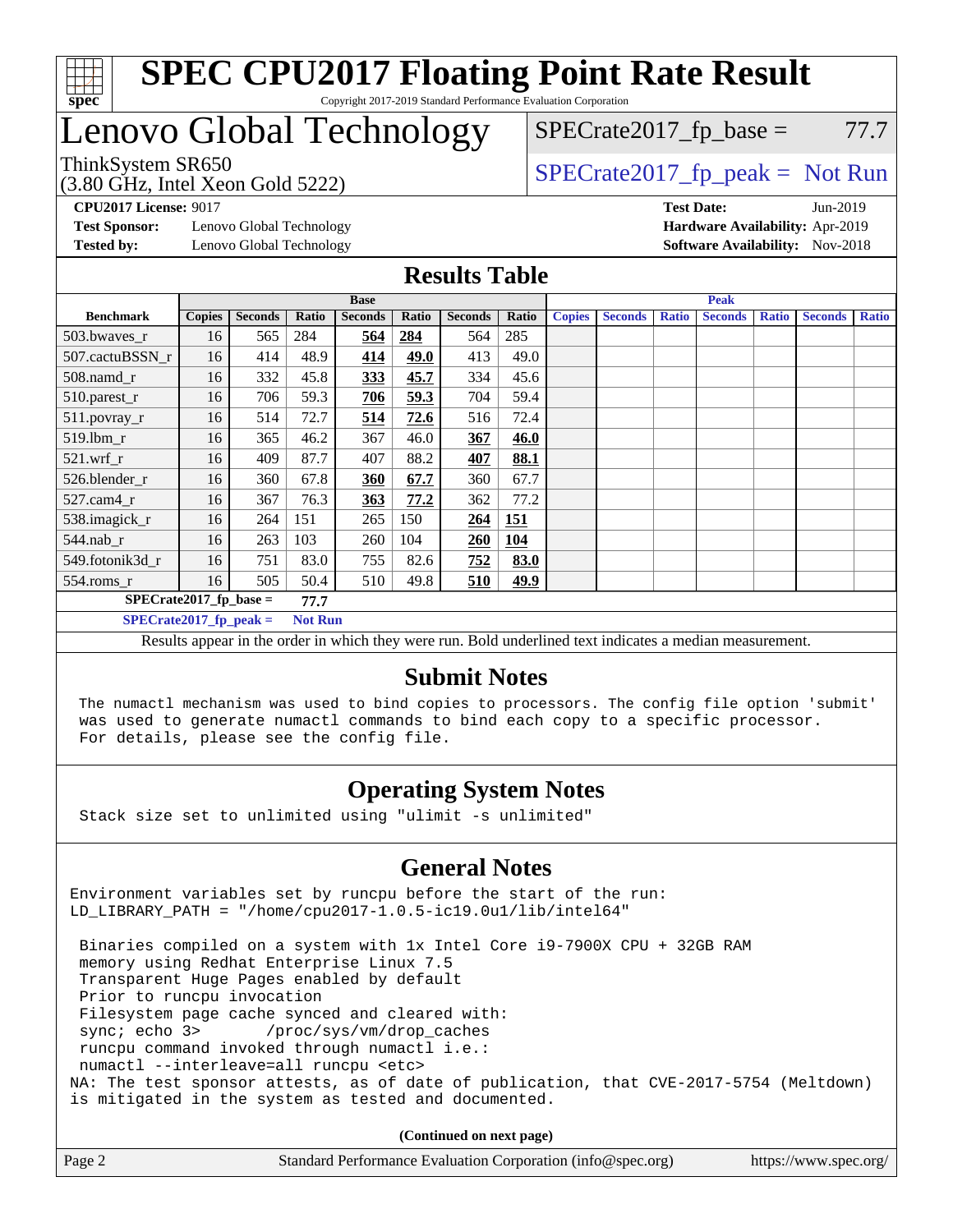

# **[SPEC CPU2017 Floating Point Rate Result](http://www.spec.org/auto/cpu2017/Docs/result-fields.html#SPECCPU2017FloatingPointRateResult)**

Copyright 2017-2019 Standard Performance Evaluation Corporation

Lenovo Global Technology

 $SPECTate2017<sub>fr</sub> base = 77.7$ 

(3.80 GHz, Intel Xeon Gold 5222)

ThinkSystem SR650<br>  $SPECTI<sub>5</sub>1<sub>2</sub>$  [SPECrate2017\\_fp\\_peak =](http://www.spec.org/auto/cpu2017/Docs/result-fields.html#SPECrate2017fppeak) Not Run

**[Test Sponsor:](http://www.spec.org/auto/cpu2017/Docs/result-fields.html#TestSponsor)** Lenovo Global Technology **[Hardware Availability:](http://www.spec.org/auto/cpu2017/Docs/result-fields.html#HardwareAvailability)** Apr-2019 **[Tested by:](http://www.spec.org/auto/cpu2017/Docs/result-fields.html#Testedby)** Lenovo Global Technology **[Software Availability:](http://www.spec.org/auto/cpu2017/Docs/result-fields.html#SoftwareAvailability)** Nov-2018

**[CPU2017 License:](http://www.spec.org/auto/cpu2017/Docs/result-fields.html#CPU2017License)** 9017 **[Test Date:](http://www.spec.org/auto/cpu2017/Docs/result-fields.html#TestDate)** Jun-2019

### **[General Notes \(Continued\)](http://www.spec.org/auto/cpu2017/Docs/result-fields.html#GeneralNotes)**

Yes: The test sponsor attests, as of date of publication, that CVE-2017-5753 (Spectre variant 1) is mitigated in the system as tested and documented. Yes: The test sponsor attests, as of date of publication, that CVE-2017-5715 (Spectre variant 2) is mitigated in the system as tested and documented. Yes: The test sponsor attests, as of date of publication, that CVE-2018-3640 (Spectre variant 3a) is mitigated in the system as tested and documented. Yes: The test sponsor attests, as of date of publication, that CVE-2018-3639 (Spectre variant 4) is mitigated in the system as tested and documented.

### **[Platform Notes](http://www.spec.org/auto/cpu2017/Docs/result-fields.html#PlatformNotes)**

Page 3 Standard Performance Evaluation Corporation [\(info@spec.org\)](mailto:info@spec.org) <https://www.spec.org/> BIOS configuration: Choose Operating Mode set to Maximum Performance Choose Operating Mode set to Custom Mode C-states set to Legacy SNC set to Enable DCU Streamer Prefetcher set to Disable Trusted Execution Technology set to Enable Stale AtoS set to Enable LLC dead line alloc set to Disable Patrol Scrub set to Disable Sysinfo program /home/cpu2017-1.0.5-ic19.0u1/bin/sysinfo Rev: r5974 of 2018-05-19 9bcde8f2999c33d61f64985e45859ea9 running on localhost.localdomain Mon Jun 17 21:32:05 2019 SUT (System Under Test) info as seen by some common utilities. For more information on this section, see <https://www.spec.org/cpu2017/Docs/config.html#sysinfo> From /proc/cpuinfo model name : Intel(R) Xeon(R) Gold 5222 CPU @ 3.80GHz 2 "physical id"s (chips) 16 "processors" cores, siblings (Caution: counting these is hw and system dependent. The following excerpts from /proc/cpuinfo might not be reliable. Use with caution.) cpu cores : 4 siblings : 8 physical 0: cores 2 5 9 13 physical 1: cores 5 8 9 13 From lscpu: Architecture: x86\_64 CPU op-mode(s): 32-bit, 64-bit Byte Order: Little Endian  $CPU(s):$  16 On-line CPU(s) list: 0-15 **(Continued on next page)**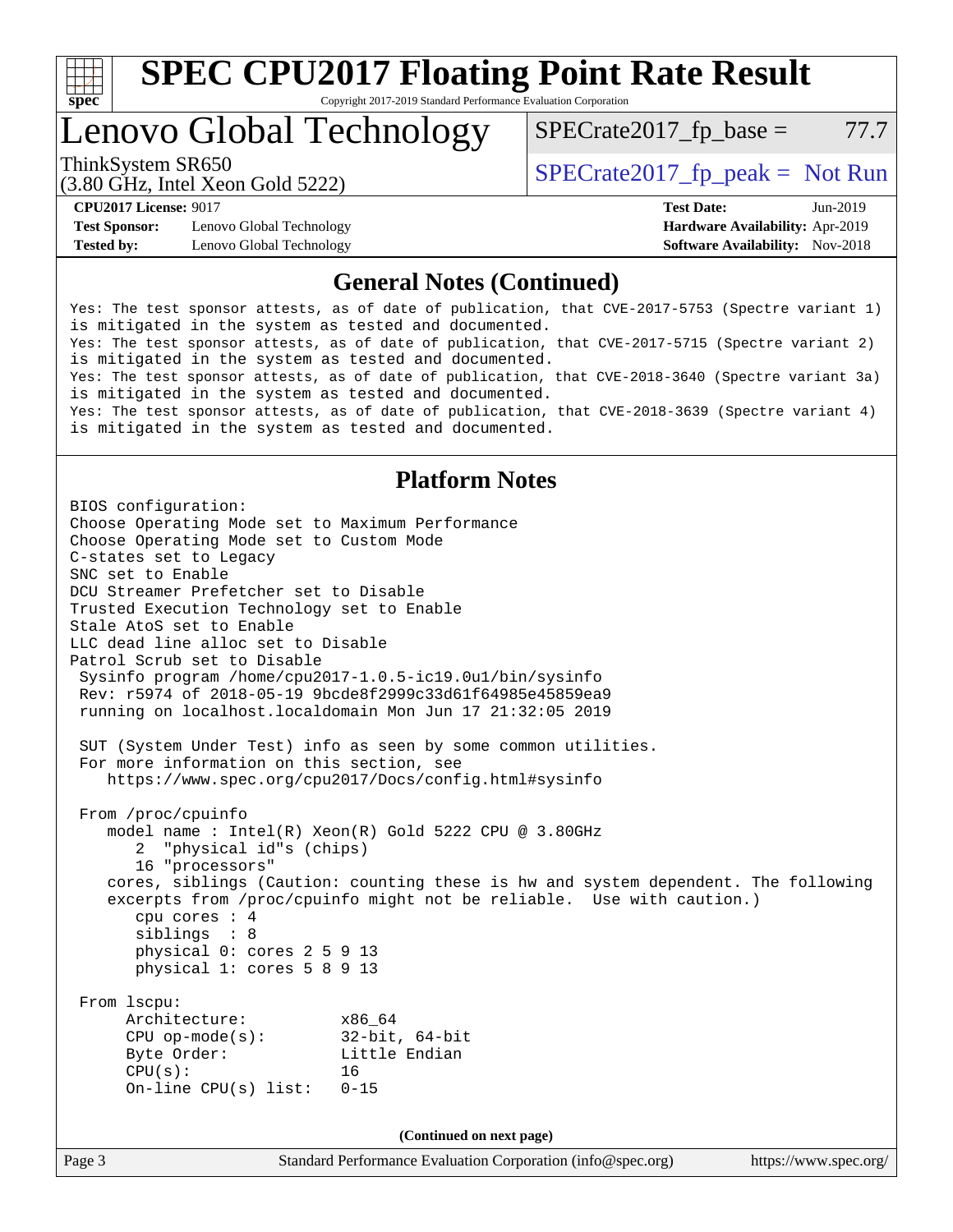

Lenovo Global Technology

 $SPECrate2017_fp\_base = 77.7$ 

(3.80 GHz, Intel Xeon Gold 5222)

ThinkSystem SR650<br>  $(3.80 \text{ GHz. Intel Yoon Gold } 5222)$   $SPECTate2017<sub>rfp</sub> peak = Not Run$ 

**[Test Sponsor:](http://www.spec.org/auto/cpu2017/Docs/result-fields.html#TestSponsor)** Lenovo Global Technology **[Hardware Availability:](http://www.spec.org/auto/cpu2017/Docs/result-fields.html#HardwareAvailability)** Apr-2019 **[Tested by:](http://www.spec.org/auto/cpu2017/Docs/result-fields.html#Testedby)** Lenovo Global Technology **[Software Availability:](http://www.spec.org/auto/cpu2017/Docs/result-fields.html#SoftwareAvailability)** Nov-2018

**[CPU2017 License:](http://www.spec.org/auto/cpu2017/Docs/result-fields.html#CPU2017License)** 9017 **[Test Date:](http://www.spec.org/auto/cpu2017/Docs/result-fields.html#TestDate)** Jun-2019

#### **[Platform Notes \(Continued\)](http://www.spec.org/auto/cpu2017/Docs/result-fields.html#PlatformNotes)**

| Thread( $s$ ) per core:          | 2                                                                                    |
|----------------------------------|--------------------------------------------------------------------------------------|
| $Core(s)$ per socket:            | 4                                                                                    |
| Socket(s):                       | 2                                                                                    |
| NUMA $node(s)$ :                 | 4                                                                                    |
| Vendor ID:                       | GenuineIntel                                                                         |
| CPU family:                      | 6                                                                                    |
| Model:                           | 85                                                                                   |
| Model name:                      | $Intel(R)$ Xeon $(R)$ Gold 5222 CPU @ 3.80GHz                                        |
| Stepping:                        | 6                                                                                    |
| CPU MHz:                         | 3800.000                                                                             |
| BogoMIPS:                        | 7600.00                                                                              |
| Virtualization:                  | $VT - x$                                                                             |
| L1d cache:                       | 32K                                                                                  |
| Lli cache:                       | 32K                                                                                  |
| L2 cache:                        | 1024K                                                                                |
| $L3$ cache:                      | 16896K                                                                               |
| NUMA node0 $CPU(s):$ 0, 2, 8, 10 |                                                                                      |
| NUMA $node1$ $CPU(s):$           | 1, 3, 9, 11                                                                          |
| NUMA $node2$ $CPU(s):$           | 4,7,12,15                                                                            |
| NUMA node3 CPU(s):               | 5, 6, 13, 14                                                                         |
| Flags:                           | fpu vme de pse tsc msr pae mce cx8 apic sep mtrr pge mca cmov                        |
|                                  | pat pse36 clflush dts acpi mmx fxsr sse sse2 ss ht tm pbe syscall nx pdpe1gb rdtscp  |
|                                  | Im constant tsc art arch perfmon pebs bts rep good nopl xtopology nonstop tsc        |
|                                  | aperfmperf eagerfpu pni pclmulqdq dtes64 monitor ds_cpl vmx smx est tm2 ssse3 sdbg   |
|                                  | fma cx16 xtpr pdcm pcid dca sse4 1 sse4 2 x2apic movbe popcnt tsc deadline timer aes |
|                                  | xsave avx f16c rdrand lahf_lm abm 3dnowprefetch epb cat_13 cdp_13 intel_pt ssbd mba  |
|                                  | ibrs ibpb stibp ibrs enhanced tpr shadow vnmi flexpriority ept vpid fsgsbase         |
|                                  | tsc_adjust bmil hle avx2 smep bmi2 erms invpcid rtm cqm mpx rdt_a avx512f avx512dq   |
|                                  | rdseed adx smap clflushopt clwb avx512cd avx512bw avx512vl xsaveopt xsavec xgetbvl   |
|                                  | cqm_llc cqm_occup_llc cqm_mbm_total cqm_mbm_local dtherm ida arat pln pts pku ospke  |
|                                  | avx512_vnni spec_ctrl intel_stibp flush_lld arch_capabilities                        |

 /proc/cpuinfo cache data cache size : 16896 KB

 From numactl --hardware WARNING: a numactl 'node' might or might not correspond to a physical chip. available: 4 nodes (0-3) node 0 cpus: 0 2 8 10 node 0 size: 196221 MB node 0 free: 191574 MB node 1 cpus: 1 3 9 11 node 1 size: 196608 MB node 1 free: 191999 MB node 2 cpus: 4 7 12 15 node 2 size: 196608 MB node 2 free: 191987 MB

**(Continued on next page)**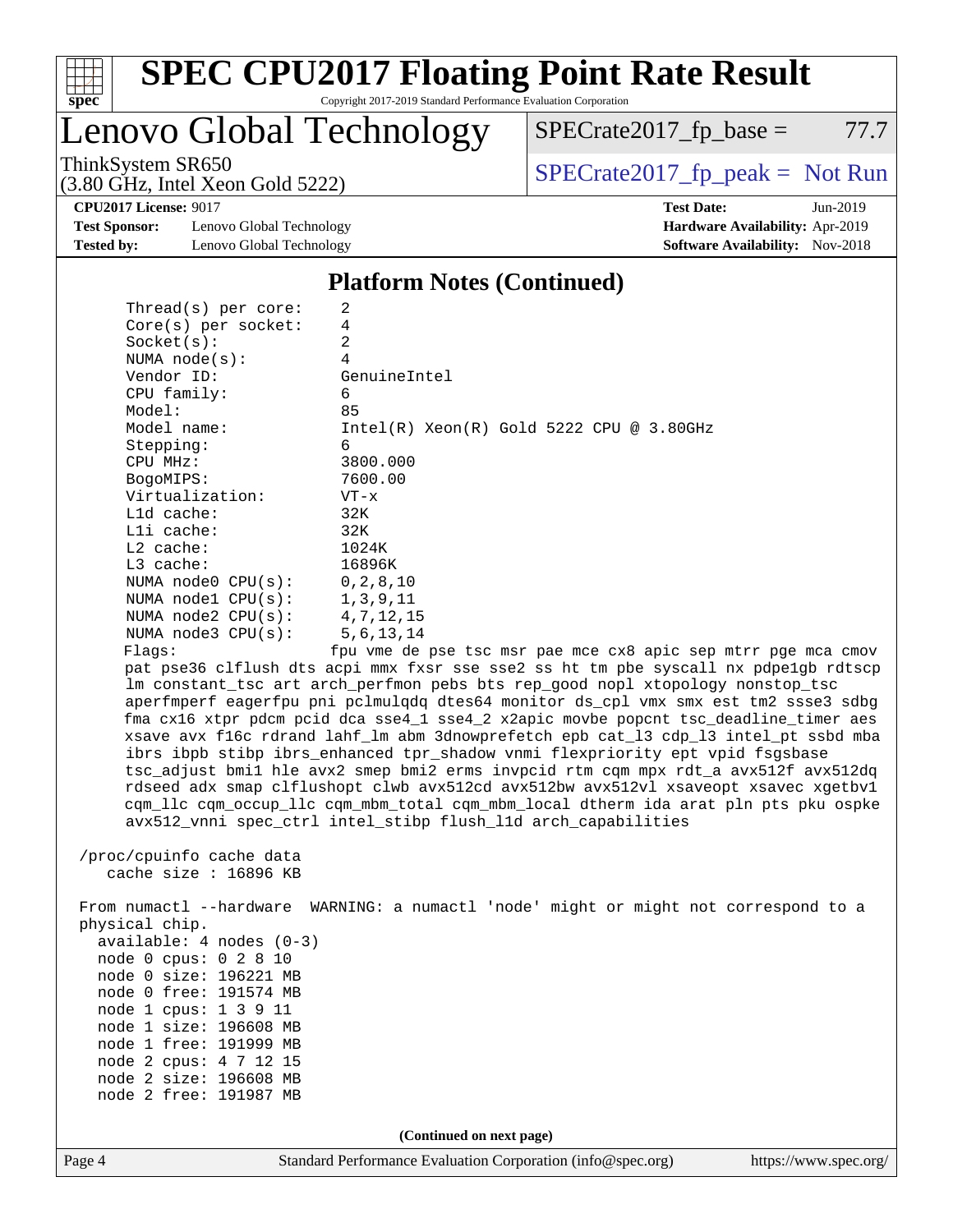| <b>SPEC CPU2017 Floating Point Rate Result</b><br>Copyright 2017-2019 Standard Performance Evaluation Corporation<br>spec <sup>®</sup>                                                                                                                                                                                                                                                                                                                                                                                                                                                                                                                                                                                                                                                                                                                                            |                                                                                                     |  |  |  |  |  |
|-----------------------------------------------------------------------------------------------------------------------------------------------------------------------------------------------------------------------------------------------------------------------------------------------------------------------------------------------------------------------------------------------------------------------------------------------------------------------------------------------------------------------------------------------------------------------------------------------------------------------------------------------------------------------------------------------------------------------------------------------------------------------------------------------------------------------------------------------------------------------------------|-----------------------------------------------------------------------------------------------------|--|--|--|--|--|
| Lenovo Global Technology                                                                                                                                                                                                                                                                                                                                                                                                                                                                                                                                                                                                                                                                                                                                                                                                                                                          | $SPECrate2017_fp\_base =$<br>77.7                                                                   |  |  |  |  |  |
| ThinkSystem SR650<br>$(3.80 \text{ GHz}, \text{Intel Xeon Gold } 5222)$                                                                                                                                                                                                                                                                                                                                                                                                                                                                                                                                                                                                                                                                                                                                                                                                           | $SPECrate2017_fp\_peak = Not Run$                                                                   |  |  |  |  |  |
| <b>CPU2017 License: 9017</b><br><b>Test Sponsor:</b><br>Lenovo Global Technology<br><b>Tested by:</b><br>Lenovo Global Technology                                                                                                                                                                                                                                                                                                                                                                                                                                                                                                                                                                                                                                                                                                                                                 | <b>Test Date:</b><br>Jun-2019<br>Hardware Availability: Apr-2019<br>Software Availability: Nov-2018 |  |  |  |  |  |
| <b>Platform Notes (Continued)</b>                                                                                                                                                                                                                                                                                                                                                                                                                                                                                                                                                                                                                                                                                                                                                                                                                                                 |                                                                                                     |  |  |  |  |  |
| node 3 cpus: 5 6 13 14<br>node 3 size: 196608 MB<br>node 3 free: 191940 MB<br>node distances:<br>1<br>2<br>3<br>node<br>0<br>0 :<br>21<br>10<br>11<br>21<br>21<br>1:<br>21<br>11<br>10<br>2:<br>21<br>21<br>10<br>11<br>3:<br>21<br>21<br>11<br>10<br>From /proc/meminfo<br>MemTotal:<br>792179284 kB<br>0<br>HugePages_Total:<br>Hugepagesize:<br>2048 kB<br>From /etc/*release* /etc/*version*<br>os-release:<br>NAME="Red Hat Enterprise Linux Server"<br>VERSION="7.6 (Maipo)"<br>ID="rhel"<br>ID_LIKE="fedora"<br>VARIANT="Server"<br>VARIANT_ID="server"<br>VERSION_ID="7.6"<br>PRETTY_NAME="Red Hat Enterprise Linux Server 7.6 (Maipo)"<br>redhat-release: Red Hat Enterprise Linux Server release 7.6 (Maipo)<br>system-release: Red Hat Enterprise Linux Server release 7.6 (Maipo)<br>system-release-cpe: cpe:/o:redhat:enterprise_linux:7.6:ga:server<br>uname $-a$ : |                                                                                                     |  |  |  |  |  |
| Linux localhost.localdomain 3.10.0-957.el7.x86_64 #1 SMP Thu Oct 4 20:48:51 UTC 2018<br>x86_64 x86_64 x86_64 GNU/Linux                                                                                                                                                                                                                                                                                                                                                                                                                                                                                                                                                                                                                                                                                                                                                            |                                                                                                     |  |  |  |  |  |
| Kernel self-reported vulnerability status:                                                                                                                                                                                                                                                                                                                                                                                                                                                                                                                                                                                                                                                                                                                                                                                                                                        |                                                                                                     |  |  |  |  |  |
| CVE-2017-5754 (Meltdown):<br>Not affected<br>CVE-2017-5753 (Spectre variant 1): Mitigation: Load fences, __user pointer sanitization<br>CVE-2017-5715 (Spectre variant 2): Mitigation: Enhanced IBRS                                                                                                                                                                                                                                                                                                                                                                                                                                                                                                                                                                                                                                                                              |                                                                                                     |  |  |  |  |  |
| run-level 3 Jun 17 16:33                                                                                                                                                                                                                                                                                                                                                                                                                                                                                                                                                                                                                                                                                                                                                                                                                                                          |                                                                                                     |  |  |  |  |  |
| SPEC is set to: /home/cpu2017-1.0.5-ic19.0u1<br>Type Size Used Avail Use% Mounted on<br>Filesystem<br>/dev/sdb2<br>xfs<br>689G 116G 573G 17% / home                                                                                                                                                                                                                                                                                                                                                                                                                                                                                                                                                                                                                                                                                                                               |                                                                                                     |  |  |  |  |  |
| Additional information from dmidecode follows. WARNING: Use caution when you interpret<br>this section. The 'dmidecode' program reads system data which is "intended to allow                                                                                                                                                                                                                                                                                                                                                                                                                                                                                                                                                                                                                                                                                                     |                                                                                                     |  |  |  |  |  |
| (Continued on next page)                                                                                                                                                                                                                                                                                                                                                                                                                                                                                                                                                                                                                                                                                                                                                                                                                                                          |                                                                                                     |  |  |  |  |  |
| Page 5<br>Standard Performance Evaluation Corporation (info@spec.org)                                                                                                                                                                                                                                                                                                                                                                                                                                                                                                                                                                                                                                                                                                                                                                                                             | https://www.spec.org/                                                                               |  |  |  |  |  |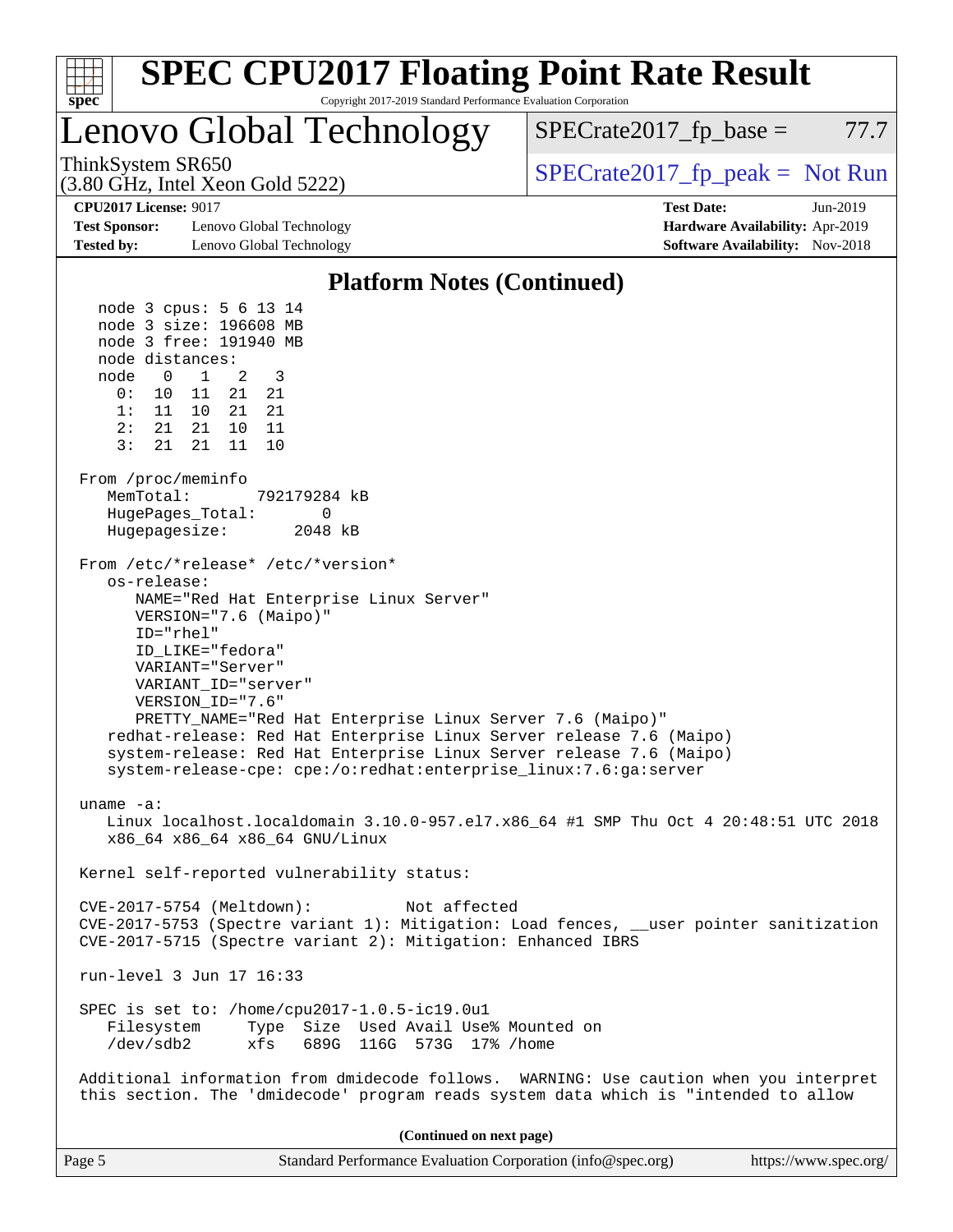

## Lenovo Global Technology

ThinkSystem SR650<br>  $SPECTI<sub>2</sub>$  [SPECrate2017\\_fp\\_peak =](http://www.spec.org/auto/cpu2017/Docs/result-fields.html#SPECrate2017fppeak) Not Run  $SPECTate2017<sub>fr</sub> base = 77.7$ 

(3.80 GHz, Intel Xeon Gold 5222)

**[Test Sponsor:](http://www.spec.org/auto/cpu2017/Docs/result-fields.html#TestSponsor)** Lenovo Global Technology **[Hardware Availability:](http://www.spec.org/auto/cpu2017/Docs/result-fields.html#HardwareAvailability)** Apr-2019 **[Tested by:](http://www.spec.org/auto/cpu2017/Docs/result-fields.html#Testedby)** Lenovo Global Technology **[Software Availability:](http://www.spec.org/auto/cpu2017/Docs/result-fields.html#SoftwareAvailability)** Nov-2018

**[CPU2017 License:](http://www.spec.org/auto/cpu2017/Docs/result-fields.html#CPU2017License)** 9017 **[Test Date:](http://www.spec.org/auto/cpu2017/Docs/result-fields.html#TestDate)** Jun-2019

#### **[Platform Notes \(Continued\)](http://www.spec.org/auto/cpu2017/Docs/result-fields.html#PlatformNotes)**

 hardware to be accurately determined", but the intent may not be met, as there are frequent changes to hardware, firmware, and the "DMTF SMBIOS" standard. BIOS Lenovo -[IVE135R-2.10]- 02/27/2019 Memory: 24x Samsung M393A4K40CB2-CVF 32 GB 2 rank 2933

(End of data from sysinfo program)

### **[Compiler Version Notes](http://www.spec.org/auto/cpu2017/Docs/result-fields.html#CompilerVersionNotes)**

============================================================================== CC 519.lbm\_r(base) 538.imagick\_r(base) 544.nab\_r(base) ------------------------------------------------------------------------------ Intel(R) C Intel(R) 64 Compiler for applications running on Intel(R)  $64$ , Version 19.0.1.144 Build 20181018 Copyright (C) 1985-2018 Intel Corporation. All rights reserved. ------------------------------------------------------------------------------ ============================================================================== CXXC 508.namd\_r(base) 510.parest\_r(base) ------------------------------------------------------------------------------ Intel(R) C++ Intel(R) 64 Compiler for applications running on Intel(R) 64, Version 19.0.1.144 Build 20181018 Copyright (C) 1985-2018 Intel Corporation. All rights reserved. ------------------------------------------------------------------------------ ============================================================================== CC 511.povray  $r(base)$  526.blender  $r(base)$ ------------------------------------------------------------------------------ Intel(R) C++ Intel(R) 64 Compiler for applications running on Intel(R)  $64$ , Version 19.0.1.144 Build 20181018 Copyright (C) 1985-2018 Intel Corporation. All rights reserved. Intel(R) C Intel(R) 64 Compiler for applications running on Intel(R)  $64$ , Version 19.0.1.144 Build 20181018 Copyright (C) 1985-2018 Intel Corporation. All rights reserved. ------------------------------------------------------------------------------ ============================================================================== FC 507.cactuBSSN\_r(base) ------------------------------------------------------------------------------ Intel(R)  $C++$  Intel(R) 64 Compiler for applications running on Intel(R) 64, Version 19.0.1.144 Build 20181018 Copyright (C) 1985-2018 Intel Corporation. All rights reserved. Intel(R) C Intel(R) 64 Compiler for applications running on Intel(R)  $64$ , Version 19.0.1.144 Build 20181018 Copyright (C) 1985-2018 Intel Corporation. All rights reserved. **(Continued on next page)**

Page 6 Standard Performance Evaluation Corporation [\(info@spec.org\)](mailto:info@spec.org) <https://www.spec.org/>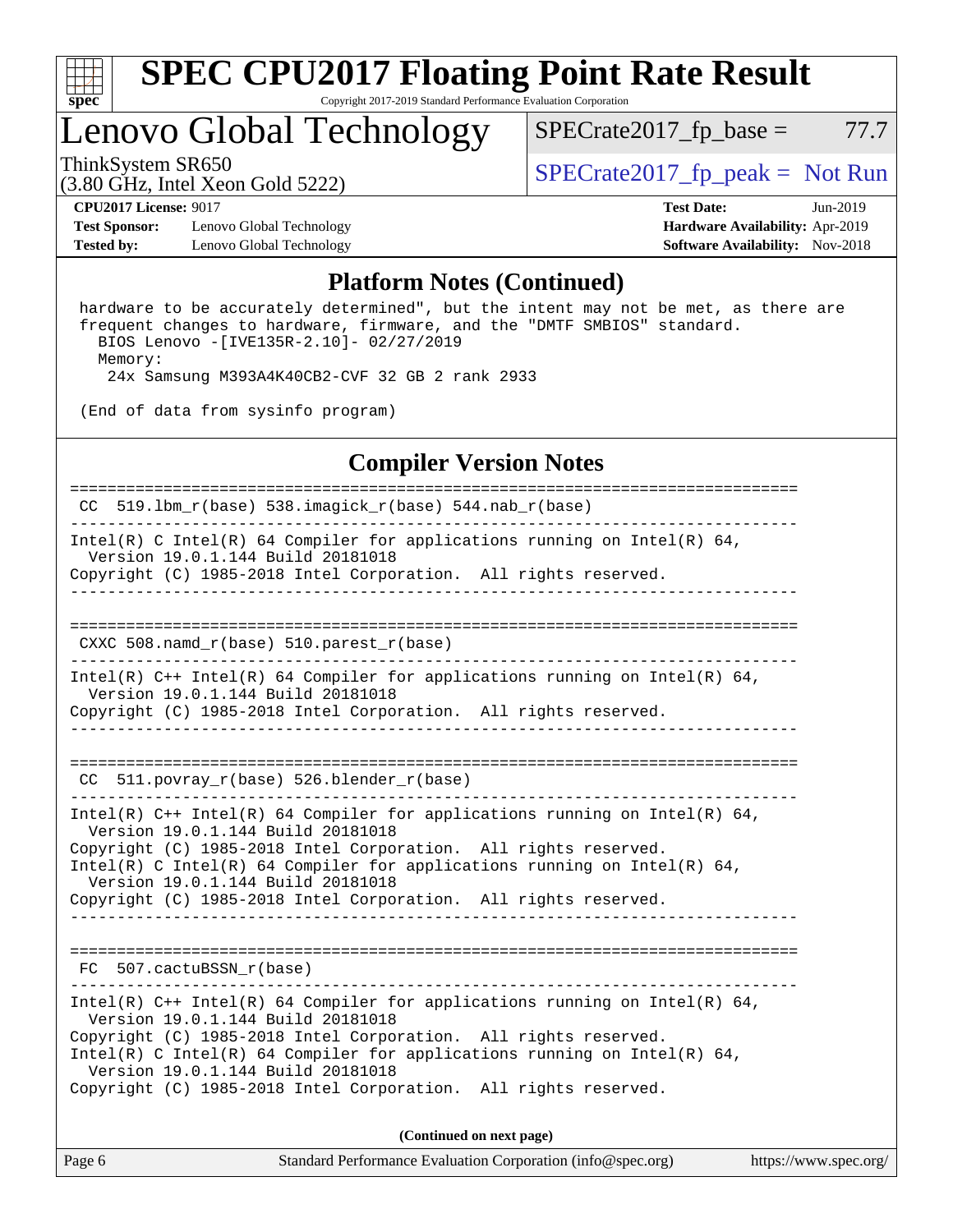| S<br>e<br>U |  |  |  |  |  |
|-------------|--|--|--|--|--|

### Lenovo Global Technology

ThinkSystem SR650<br>  $(3.80 \text{ GHz, Intel Yoon Gold } 5222)$   $SPECTate2017<sub>rfp</sub> peak = Not Run$ 

 $SPECTate2017_fp\_base = 77.7$ 

(3.80 GHz, Intel Xeon Gold 5222)

**[Test Sponsor:](http://www.spec.org/auto/cpu2017/Docs/result-fields.html#TestSponsor)** Lenovo Global Technology **[Hardware Availability:](http://www.spec.org/auto/cpu2017/Docs/result-fields.html#HardwareAvailability)** Apr-2019 **[Tested by:](http://www.spec.org/auto/cpu2017/Docs/result-fields.html#Testedby)** Lenovo Global Technology **[Software Availability:](http://www.spec.org/auto/cpu2017/Docs/result-fields.html#SoftwareAvailability)** Nov-2018

**[CPU2017 License:](http://www.spec.org/auto/cpu2017/Docs/result-fields.html#CPU2017License)** 9017 **[Test Date:](http://www.spec.org/auto/cpu2017/Docs/result-fields.html#TestDate)** Jun-2019

### **[Compiler Version Notes \(Continued\)](http://www.spec.org/auto/cpu2017/Docs/result-fields.html#CompilerVersionNotes)**

| Intel(R) Fortran Intel(R) 64 Compiler for applications running on Intel(R)<br>64, Version 19.0.1.144 Build 20181018<br>Copyright (C) 1985-2018 Intel Corporation. All rights reserved.                                                                                                                                                                                     |
|----------------------------------------------------------------------------------------------------------------------------------------------------------------------------------------------------------------------------------------------------------------------------------------------------------------------------------------------------------------------------|
| FC $503.bwaves_r(base) 549.fotonik3d_r(base) 554.roms_r(base)$                                                                                                                                                                                                                                                                                                             |
| Intel(R) Fortran Intel(R) 64 Compiler for applications running on Intel(R)<br>64, Version 19.0.1.144 Build 20181018<br>Copyright (C) 1985-2018 Intel Corporation. All rights reserved.<br>================================                                                                                                                                                 |
| CC $521.$ wrf r(base) 527.cam4 r(base)                                                                                                                                                                                                                                                                                                                                     |
| Intel(R) Fortran Intel(R) 64 Compiler for applications running on Intel(R)<br>64, Version 19.0.1.144 Build 20181018<br>Copyright (C) 1985-2018 Intel Corporation. All rights reserved.<br>Intel(R) C Intel(R) 64 Compiler for applications running on Intel(R) 64,<br>Version 19.0.1.144 Build 20181018<br>Copyright (C) 1985-2018 Intel Corporation. All rights reserved. |

### **[Base Compiler Invocation](http://www.spec.org/auto/cpu2017/Docs/result-fields.html#BaseCompilerInvocation)**

[C benchmarks](http://www.spec.org/auto/cpu2017/Docs/result-fields.html#Cbenchmarks): [icc -m64 -std=c11](http://www.spec.org/cpu2017/results/res2019q3/cpu2017-20190624-15519.flags.html#user_CCbase_intel_icc_64bit_c11_33ee0cdaae7deeeab2a9725423ba97205ce30f63b9926c2519791662299b76a0318f32ddfffdc46587804de3178b4f9328c46fa7c2b0cd779d7a61945c91cd35)

[C++ benchmarks:](http://www.spec.org/auto/cpu2017/Docs/result-fields.html#CXXbenchmarks) [icpc -m64](http://www.spec.org/cpu2017/results/res2019q3/cpu2017-20190624-15519.flags.html#user_CXXbase_intel_icpc_64bit_4ecb2543ae3f1412ef961e0650ca070fec7b7afdcd6ed48761b84423119d1bf6bdf5cad15b44d48e7256388bc77273b966e5eb805aefd121eb22e9299b2ec9d9)

[Fortran benchmarks](http://www.spec.org/auto/cpu2017/Docs/result-fields.html#Fortranbenchmarks): [ifort -m64](http://www.spec.org/cpu2017/results/res2019q3/cpu2017-20190624-15519.flags.html#user_FCbase_intel_ifort_64bit_24f2bb282fbaeffd6157abe4f878425411749daecae9a33200eee2bee2fe76f3b89351d69a8130dd5949958ce389cf37ff59a95e7a40d588e8d3a57e0c3fd751)

[Benchmarks using both Fortran and C](http://www.spec.org/auto/cpu2017/Docs/result-fields.html#BenchmarksusingbothFortranandC): [ifort -m64](http://www.spec.org/cpu2017/results/res2019q3/cpu2017-20190624-15519.flags.html#user_CC_FCbase_intel_ifort_64bit_24f2bb282fbaeffd6157abe4f878425411749daecae9a33200eee2bee2fe76f3b89351d69a8130dd5949958ce389cf37ff59a95e7a40d588e8d3a57e0c3fd751) [icc -m64 -std=c11](http://www.spec.org/cpu2017/results/res2019q3/cpu2017-20190624-15519.flags.html#user_CC_FCbase_intel_icc_64bit_c11_33ee0cdaae7deeeab2a9725423ba97205ce30f63b9926c2519791662299b76a0318f32ddfffdc46587804de3178b4f9328c46fa7c2b0cd779d7a61945c91cd35)

[Benchmarks using both C and C++](http://www.spec.org/auto/cpu2017/Docs/result-fields.html#BenchmarksusingbothCandCXX): [icpc -m64](http://www.spec.org/cpu2017/results/res2019q3/cpu2017-20190624-15519.flags.html#user_CC_CXXbase_intel_icpc_64bit_4ecb2543ae3f1412ef961e0650ca070fec7b7afdcd6ed48761b84423119d1bf6bdf5cad15b44d48e7256388bc77273b966e5eb805aefd121eb22e9299b2ec9d9) [icc -m64 -std=c11](http://www.spec.org/cpu2017/results/res2019q3/cpu2017-20190624-15519.flags.html#user_CC_CXXbase_intel_icc_64bit_c11_33ee0cdaae7deeeab2a9725423ba97205ce30f63b9926c2519791662299b76a0318f32ddfffdc46587804de3178b4f9328c46fa7c2b0cd779d7a61945c91cd35)

```
Benchmarks using Fortran, C, and C++: 
icpc -m64 icc -m64 -std=c11 ifort -m64
```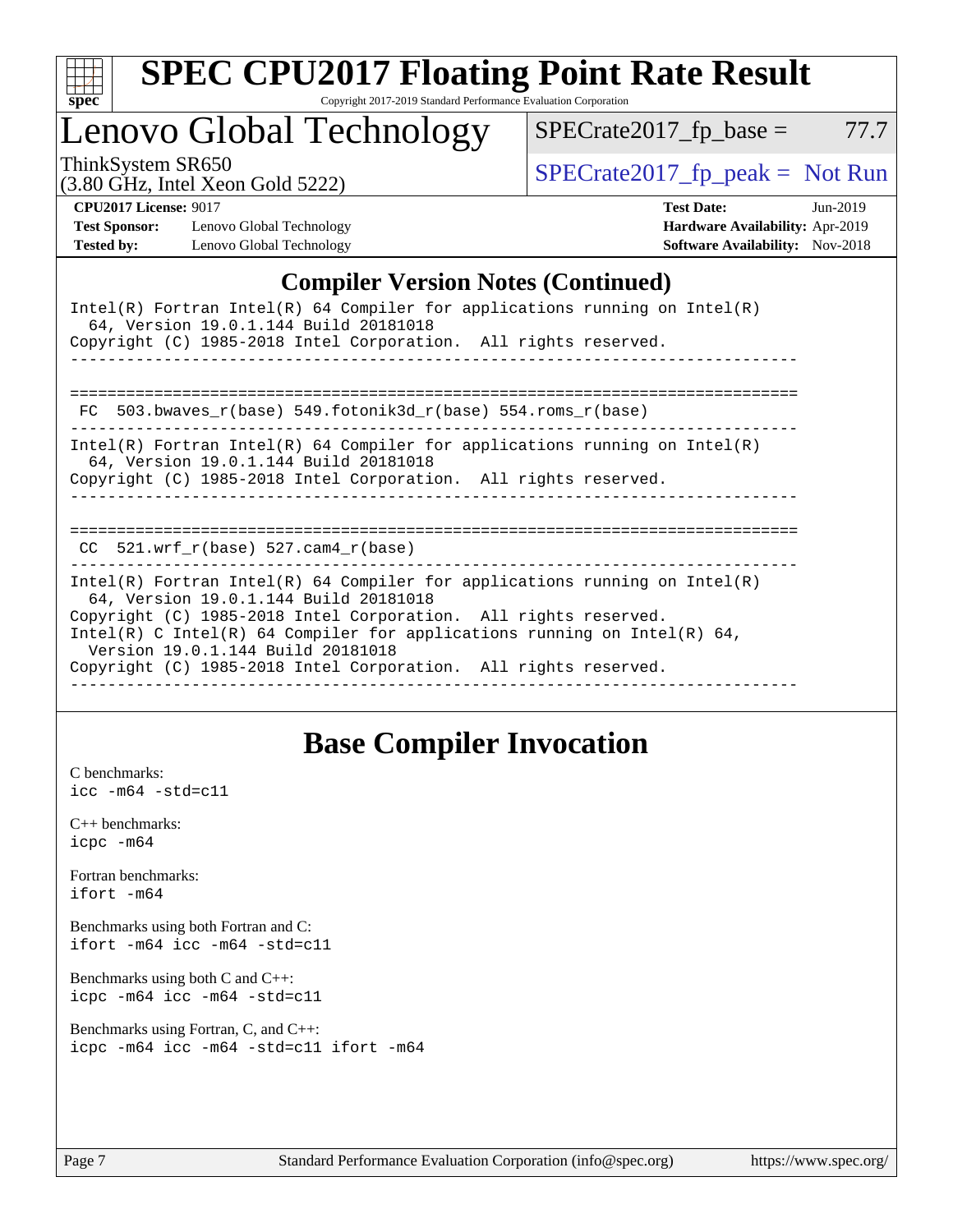

### Lenovo Global Technology

ThinkSystem SR650<br>  $SPECrate2017$  fp\_peak = Not Run

 $SPECTate2017<sub>fr</sub> base = 77.7$ 

(3.80 GHz, Intel Xeon Gold 5222)

**[Test Sponsor:](http://www.spec.org/auto/cpu2017/Docs/result-fields.html#TestSponsor)** Lenovo Global Technology **[Hardware Availability:](http://www.spec.org/auto/cpu2017/Docs/result-fields.html#HardwareAvailability)** Apr-2019 **[Tested by:](http://www.spec.org/auto/cpu2017/Docs/result-fields.html#Testedby)** Lenovo Global Technology **[Software Availability:](http://www.spec.org/auto/cpu2017/Docs/result-fields.html#SoftwareAvailability)** Nov-2018

**[CPU2017 License:](http://www.spec.org/auto/cpu2017/Docs/result-fields.html#CPU2017License)** 9017 **[Test Date:](http://www.spec.org/auto/cpu2017/Docs/result-fields.html#TestDate)** Jun-2019

### **[Base Portability Flags](http://www.spec.org/auto/cpu2017/Docs/result-fields.html#BasePortabilityFlags)**

 503.bwaves\_r: [-DSPEC\\_LP64](http://www.spec.org/cpu2017/results/res2019q3/cpu2017-20190624-15519.flags.html#suite_basePORTABILITY503_bwaves_r_DSPEC_LP64) 507.cactuBSSN\_r: [-DSPEC\\_LP64](http://www.spec.org/cpu2017/results/res2019q3/cpu2017-20190624-15519.flags.html#suite_basePORTABILITY507_cactuBSSN_r_DSPEC_LP64) 508.namd\_r: [-DSPEC\\_LP64](http://www.spec.org/cpu2017/results/res2019q3/cpu2017-20190624-15519.flags.html#suite_basePORTABILITY508_namd_r_DSPEC_LP64) 510.parest\_r: [-DSPEC\\_LP64](http://www.spec.org/cpu2017/results/res2019q3/cpu2017-20190624-15519.flags.html#suite_basePORTABILITY510_parest_r_DSPEC_LP64) 511.povray\_r: [-DSPEC\\_LP64](http://www.spec.org/cpu2017/results/res2019q3/cpu2017-20190624-15519.flags.html#suite_basePORTABILITY511_povray_r_DSPEC_LP64) 519.lbm\_r: [-DSPEC\\_LP64](http://www.spec.org/cpu2017/results/res2019q3/cpu2017-20190624-15519.flags.html#suite_basePORTABILITY519_lbm_r_DSPEC_LP64) 521.wrf\_r: [-DSPEC\\_LP64](http://www.spec.org/cpu2017/results/res2019q3/cpu2017-20190624-15519.flags.html#suite_basePORTABILITY521_wrf_r_DSPEC_LP64) [-DSPEC\\_CASE\\_FLAG](http://www.spec.org/cpu2017/results/res2019q3/cpu2017-20190624-15519.flags.html#b521.wrf_r_baseCPORTABILITY_DSPEC_CASE_FLAG) [-convert big\\_endian](http://www.spec.org/cpu2017/results/res2019q3/cpu2017-20190624-15519.flags.html#user_baseFPORTABILITY521_wrf_r_convert_big_endian_c3194028bc08c63ac5d04de18c48ce6d347e4e562e8892b8bdbdc0214820426deb8554edfa529a3fb25a586e65a3d812c835984020483e7e73212c4d31a38223) 526.blender\_r: [-DSPEC\\_LP64](http://www.spec.org/cpu2017/results/res2019q3/cpu2017-20190624-15519.flags.html#suite_basePORTABILITY526_blender_r_DSPEC_LP64) [-DSPEC\\_LINUX](http://www.spec.org/cpu2017/results/res2019q3/cpu2017-20190624-15519.flags.html#b526.blender_r_baseCPORTABILITY_DSPEC_LINUX) [-funsigned-char](http://www.spec.org/cpu2017/results/res2019q3/cpu2017-20190624-15519.flags.html#user_baseCPORTABILITY526_blender_r_force_uchar_40c60f00ab013830e2dd6774aeded3ff59883ba5a1fc5fc14077f794d777847726e2a5858cbc7672e36e1b067e7e5c1d9a74f7176df07886a243d7cc18edfe67) 527.cam4\_r: [-DSPEC\\_LP64](http://www.spec.org/cpu2017/results/res2019q3/cpu2017-20190624-15519.flags.html#suite_basePORTABILITY527_cam4_r_DSPEC_LP64) [-DSPEC\\_CASE\\_FLAG](http://www.spec.org/cpu2017/results/res2019q3/cpu2017-20190624-15519.flags.html#b527.cam4_r_baseCPORTABILITY_DSPEC_CASE_FLAG) 538.imagick\_r: [-DSPEC\\_LP64](http://www.spec.org/cpu2017/results/res2019q3/cpu2017-20190624-15519.flags.html#suite_basePORTABILITY538_imagick_r_DSPEC_LP64) 544.nab\_r: [-DSPEC\\_LP64](http://www.spec.org/cpu2017/results/res2019q3/cpu2017-20190624-15519.flags.html#suite_basePORTABILITY544_nab_r_DSPEC_LP64) 549.fotonik3d\_r: [-DSPEC\\_LP64](http://www.spec.org/cpu2017/results/res2019q3/cpu2017-20190624-15519.flags.html#suite_basePORTABILITY549_fotonik3d_r_DSPEC_LP64) 554.roms\_r: [-DSPEC\\_LP64](http://www.spec.org/cpu2017/results/res2019q3/cpu2017-20190624-15519.flags.html#suite_basePORTABILITY554_roms_r_DSPEC_LP64)

**[Base Optimization Flags](http://www.spec.org/auto/cpu2017/Docs/result-fields.html#BaseOptimizationFlags)**

[C benchmarks](http://www.spec.org/auto/cpu2017/Docs/result-fields.html#Cbenchmarks):

[-xCORE-AVX2](http://www.spec.org/cpu2017/results/res2019q3/cpu2017-20190624-15519.flags.html#user_CCbase_f-xCORE-AVX2) [-ipo](http://www.spec.org/cpu2017/results/res2019q3/cpu2017-20190624-15519.flags.html#user_CCbase_f-ipo) [-O3](http://www.spec.org/cpu2017/results/res2019q3/cpu2017-20190624-15519.flags.html#user_CCbase_f-O3) [-no-prec-div](http://www.spec.org/cpu2017/results/res2019q3/cpu2017-20190624-15519.flags.html#user_CCbase_f-no-prec-div) [-qopt-prefetch](http://www.spec.org/cpu2017/results/res2019q3/cpu2017-20190624-15519.flags.html#user_CCbase_f-qopt-prefetch) [-ffinite-math-only](http://www.spec.org/cpu2017/results/res2019q3/cpu2017-20190624-15519.flags.html#user_CCbase_f_finite_math_only_cb91587bd2077682c4b38af759c288ed7c732db004271a9512da14a4f8007909a5f1427ecbf1a0fb78ff2a814402c6114ac565ca162485bbcae155b5e4258871) [-qopt-mem-layout-trans=4](http://www.spec.org/cpu2017/results/res2019q3/cpu2017-20190624-15519.flags.html#user_CCbase_f-qopt-mem-layout-trans_fa39e755916c150a61361b7846f310bcdf6f04e385ef281cadf3647acec3f0ae266d1a1d22d972a7087a248fd4e6ca390a3634700869573d231a252c784941a8) [C++ benchmarks:](http://www.spec.org/auto/cpu2017/Docs/result-fields.html#CXXbenchmarks) [-xCORE-AVX2](http://www.spec.org/cpu2017/results/res2019q3/cpu2017-20190624-15519.flags.html#user_CXXbase_f-xCORE-AVX2) [-ipo](http://www.spec.org/cpu2017/results/res2019q3/cpu2017-20190624-15519.flags.html#user_CXXbase_f-ipo) [-O3](http://www.spec.org/cpu2017/results/res2019q3/cpu2017-20190624-15519.flags.html#user_CXXbase_f-O3) [-no-prec-div](http://www.spec.org/cpu2017/results/res2019q3/cpu2017-20190624-15519.flags.html#user_CXXbase_f-no-prec-div) [-qopt-prefetch](http://www.spec.org/cpu2017/results/res2019q3/cpu2017-20190624-15519.flags.html#user_CXXbase_f-qopt-prefetch) [-ffinite-math-only](http://www.spec.org/cpu2017/results/res2019q3/cpu2017-20190624-15519.flags.html#user_CXXbase_f_finite_math_only_cb91587bd2077682c4b38af759c288ed7c732db004271a9512da14a4f8007909a5f1427ecbf1a0fb78ff2a814402c6114ac565ca162485bbcae155b5e4258871) [-qopt-mem-layout-trans=4](http://www.spec.org/cpu2017/results/res2019q3/cpu2017-20190624-15519.flags.html#user_CXXbase_f-qopt-mem-layout-trans_fa39e755916c150a61361b7846f310bcdf6f04e385ef281cadf3647acec3f0ae266d1a1d22d972a7087a248fd4e6ca390a3634700869573d231a252c784941a8) [Fortran benchmarks](http://www.spec.org/auto/cpu2017/Docs/result-fields.html#Fortranbenchmarks): [-xCORE-AVX2](http://www.spec.org/cpu2017/results/res2019q3/cpu2017-20190624-15519.flags.html#user_FCbase_f-xCORE-AVX2) [-ipo](http://www.spec.org/cpu2017/results/res2019q3/cpu2017-20190624-15519.flags.html#user_FCbase_f-ipo) [-O3](http://www.spec.org/cpu2017/results/res2019q3/cpu2017-20190624-15519.flags.html#user_FCbase_f-O3) [-no-prec-div](http://www.spec.org/cpu2017/results/res2019q3/cpu2017-20190624-15519.flags.html#user_FCbase_f-no-prec-div) [-qopt-prefetch](http://www.spec.org/cpu2017/results/res2019q3/cpu2017-20190624-15519.flags.html#user_FCbase_f-qopt-prefetch) [-ffinite-math-only](http://www.spec.org/cpu2017/results/res2019q3/cpu2017-20190624-15519.flags.html#user_FCbase_f_finite_math_only_cb91587bd2077682c4b38af759c288ed7c732db004271a9512da14a4f8007909a5f1427ecbf1a0fb78ff2a814402c6114ac565ca162485bbcae155b5e4258871) [-qopt-mem-layout-trans=4](http://www.spec.org/cpu2017/results/res2019q3/cpu2017-20190624-15519.flags.html#user_FCbase_f-qopt-mem-layout-trans_fa39e755916c150a61361b7846f310bcdf6f04e385ef281cadf3647acec3f0ae266d1a1d22d972a7087a248fd4e6ca390a3634700869573d231a252c784941a8) [-auto](http://www.spec.org/cpu2017/results/res2019q3/cpu2017-20190624-15519.flags.html#user_FCbase_f-auto) [-nostandard-realloc-lhs](http://www.spec.org/cpu2017/results/res2019q3/cpu2017-20190624-15519.flags.html#user_FCbase_f_2003_std_realloc_82b4557e90729c0f113870c07e44d33d6f5a304b4f63d4c15d2d0f1fab99f5daaed73bdb9275d9ae411527f28b936061aa8b9c8f2d63842963b95c9dd6426b8a) [-align array32byte](http://www.spec.org/cpu2017/results/res2019q3/cpu2017-20190624-15519.flags.html#user_FCbase_align_array32byte_b982fe038af199962ba9a80c053b8342c548c85b40b8e86eb3cc33dee0d7986a4af373ac2d51c3f7cf710a18d62fdce2948f201cd044323541f22fc0fffc51b6) [Benchmarks using both Fortran and C](http://www.spec.org/auto/cpu2017/Docs/result-fields.html#BenchmarksusingbothFortranandC): [-xCORE-AVX2](http://www.spec.org/cpu2017/results/res2019q3/cpu2017-20190624-15519.flags.html#user_CC_FCbase_f-xCORE-AVX2) [-ipo](http://www.spec.org/cpu2017/results/res2019q3/cpu2017-20190624-15519.flags.html#user_CC_FCbase_f-ipo) [-O3](http://www.spec.org/cpu2017/results/res2019q3/cpu2017-20190624-15519.flags.html#user_CC_FCbase_f-O3) [-no-prec-div](http://www.spec.org/cpu2017/results/res2019q3/cpu2017-20190624-15519.flags.html#user_CC_FCbase_f-no-prec-div) [-qopt-prefetch](http://www.spec.org/cpu2017/results/res2019q3/cpu2017-20190624-15519.flags.html#user_CC_FCbase_f-qopt-prefetch) [-ffinite-math-only](http://www.spec.org/cpu2017/results/res2019q3/cpu2017-20190624-15519.flags.html#user_CC_FCbase_f_finite_math_only_cb91587bd2077682c4b38af759c288ed7c732db004271a9512da14a4f8007909a5f1427ecbf1a0fb78ff2a814402c6114ac565ca162485bbcae155b5e4258871) [-qopt-mem-layout-trans=4](http://www.spec.org/cpu2017/results/res2019q3/cpu2017-20190624-15519.flags.html#user_CC_FCbase_f-qopt-mem-layout-trans_fa39e755916c150a61361b7846f310bcdf6f04e385ef281cadf3647acec3f0ae266d1a1d22d972a7087a248fd4e6ca390a3634700869573d231a252c784941a8) [-auto](http://www.spec.org/cpu2017/results/res2019q3/cpu2017-20190624-15519.flags.html#user_CC_FCbase_f-auto) [-nostandard-realloc-lhs](http://www.spec.org/cpu2017/results/res2019q3/cpu2017-20190624-15519.flags.html#user_CC_FCbase_f_2003_std_realloc_82b4557e90729c0f113870c07e44d33d6f5a304b4f63d4c15d2d0f1fab99f5daaed73bdb9275d9ae411527f28b936061aa8b9c8f2d63842963b95c9dd6426b8a) [-align array32byte](http://www.spec.org/cpu2017/results/res2019q3/cpu2017-20190624-15519.flags.html#user_CC_FCbase_align_array32byte_b982fe038af199962ba9a80c053b8342c548c85b40b8e86eb3cc33dee0d7986a4af373ac2d51c3f7cf710a18d62fdce2948f201cd044323541f22fc0fffc51b6) [Benchmarks using both C and C++](http://www.spec.org/auto/cpu2017/Docs/result-fields.html#BenchmarksusingbothCandCXX): [-xCORE-AVX2](http://www.spec.org/cpu2017/results/res2019q3/cpu2017-20190624-15519.flags.html#user_CC_CXXbase_f-xCORE-AVX2) [-ipo](http://www.spec.org/cpu2017/results/res2019q3/cpu2017-20190624-15519.flags.html#user_CC_CXXbase_f-ipo) [-O3](http://www.spec.org/cpu2017/results/res2019q3/cpu2017-20190624-15519.flags.html#user_CC_CXXbase_f-O3) [-no-prec-div](http://www.spec.org/cpu2017/results/res2019q3/cpu2017-20190624-15519.flags.html#user_CC_CXXbase_f-no-prec-div) [-qopt-prefetch](http://www.spec.org/cpu2017/results/res2019q3/cpu2017-20190624-15519.flags.html#user_CC_CXXbase_f-qopt-prefetch) [-ffinite-math-only](http://www.spec.org/cpu2017/results/res2019q3/cpu2017-20190624-15519.flags.html#user_CC_CXXbase_f_finite_math_only_cb91587bd2077682c4b38af759c288ed7c732db004271a9512da14a4f8007909a5f1427ecbf1a0fb78ff2a814402c6114ac565ca162485bbcae155b5e4258871) [-qopt-mem-layout-trans=4](http://www.spec.org/cpu2017/results/res2019q3/cpu2017-20190624-15519.flags.html#user_CC_CXXbase_f-qopt-mem-layout-trans_fa39e755916c150a61361b7846f310bcdf6f04e385ef281cadf3647acec3f0ae266d1a1d22d972a7087a248fd4e6ca390a3634700869573d231a252c784941a8) [Benchmarks using Fortran, C, and C++:](http://www.spec.org/auto/cpu2017/Docs/result-fields.html#BenchmarksusingFortranCandCXX) [-xCORE-AVX2](http://www.spec.org/cpu2017/results/res2019q3/cpu2017-20190624-15519.flags.html#user_CC_CXX_FCbase_f-xCORE-AVX2) [-ipo](http://www.spec.org/cpu2017/results/res2019q3/cpu2017-20190624-15519.flags.html#user_CC_CXX_FCbase_f-ipo) [-O3](http://www.spec.org/cpu2017/results/res2019q3/cpu2017-20190624-15519.flags.html#user_CC_CXX_FCbase_f-O3) [-no-prec-div](http://www.spec.org/cpu2017/results/res2019q3/cpu2017-20190624-15519.flags.html#user_CC_CXX_FCbase_f-no-prec-div) [-qopt-prefetch](http://www.spec.org/cpu2017/results/res2019q3/cpu2017-20190624-15519.flags.html#user_CC_CXX_FCbase_f-qopt-prefetch) [-ffinite-math-only](http://www.spec.org/cpu2017/results/res2019q3/cpu2017-20190624-15519.flags.html#user_CC_CXX_FCbase_f_finite_math_only_cb91587bd2077682c4b38af759c288ed7c732db004271a9512da14a4f8007909a5f1427ecbf1a0fb78ff2a814402c6114ac565ca162485bbcae155b5e4258871) [-qopt-mem-layout-trans=4](http://www.spec.org/cpu2017/results/res2019q3/cpu2017-20190624-15519.flags.html#user_CC_CXX_FCbase_f-qopt-mem-layout-trans_fa39e755916c150a61361b7846f310bcdf6f04e385ef281cadf3647acec3f0ae266d1a1d22d972a7087a248fd4e6ca390a3634700869573d231a252c784941a8) [-auto](http://www.spec.org/cpu2017/results/res2019q3/cpu2017-20190624-15519.flags.html#user_CC_CXX_FCbase_f-auto) [-nostandard-realloc-lhs](http://www.spec.org/cpu2017/results/res2019q3/cpu2017-20190624-15519.flags.html#user_CC_CXX_FCbase_f_2003_std_realloc_82b4557e90729c0f113870c07e44d33d6f5a304b4f63d4c15d2d0f1fab99f5daaed73bdb9275d9ae411527f28b936061aa8b9c8f2d63842963b95c9dd6426b8a) [-align array32byte](http://www.spec.org/cpu2017/results/res2019q3/cpu2017-20190624-15519.flags.html#user_CC_CXX_FCbase_align_array32byte_b982fe038af199962ba9a80c053b8342c548c85b40b8e86eb3cc33dee0d7986a4af373ac2d51c3f7cf710a18d62fdce2948f201cd044323541f22fc0fffc51b6)